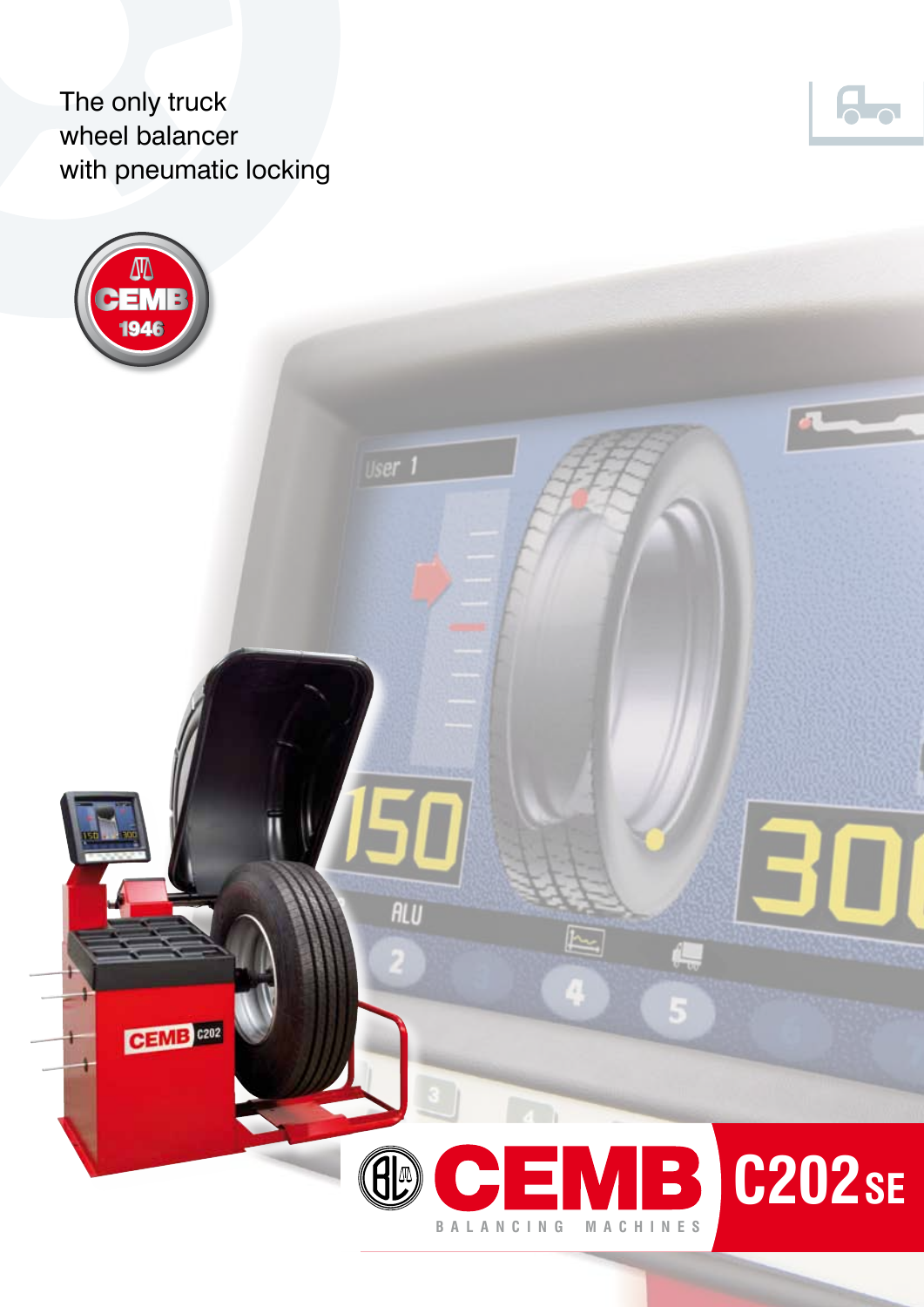## **Technical data**

| Three-phase power supply             | 230/400 V 50/60 Hz                  |  |  |
|--------------------------------------|-------------------------------------|--|--|
| Max. absorbed power                  | 0,8 Kw                              |  |  |
| <b>Balancing speed</b>               | 70 rpm                              |  |  |
| Balancing accuracy                   | 10q                                 |  |  |
| Cycle time with 150 kg wheel (22.5") | $<$ 20 sec.                         |  |  |
| Rim diameter                         | $10" \div 28"$ or $265 \div 715$ mm |  |  |
| Rim width                            | $1.5" \div 20"$ or $40 \div 510$ mm |  |  |
| Max, wheel diameter                  | 1300 mm                             |  |  |
| Max. wheel weight                    | 250 Kg                              |  |  |
| Air supply (with pressure regulator) | $8 \div 10$ bar                     |  |  |
| Gross weight                         | 350 Kg                              |  |  |
| Packing dimensions                   | 163x123x176 h cm                    |  |  |

### We wish to remind you that:

a good off-the-vehicle balancing allows to eliminate dynamic and static unbalance and therefore to get a drastic reduction of vibrations, with advantages for passenger comfort and vehicle lifetime. While an on-the-vehicle machine allows to balance front wheels only statically, an off-the-vehicle machine allows to balance all wheels dynamically, rear wheels included. It is also possible to balance bus wheels, which can hardly be balanced onthe-vehicle due to the limited height of bus bodies from the ground. **From a research made in Sweden on a large fleet of trucks and buses it resulted an increase of 20 % of tyre life, thanks to the off-the-vehicle dynamic balancing.**

#### **Accessories**

**recommended accessories**



**UC202/SE** pneumatic cone adaptor 65mm Ø shaft with 3 cones, for light truck wheels having central hole Ø 76 to Ø 178 mm.



**SR202/SE** stud adaptors for centering the wheel on 8 or 10 fixing holes. 10 x Ø 225/285/335 mm 8 x Ø 275/285 mm.



**Large cone kit** including: IV cone, V cone, GG disc for centering wheels having central hole Ø 202 - 221 - 281 mm. To be used as an alternative to stud adaptors.

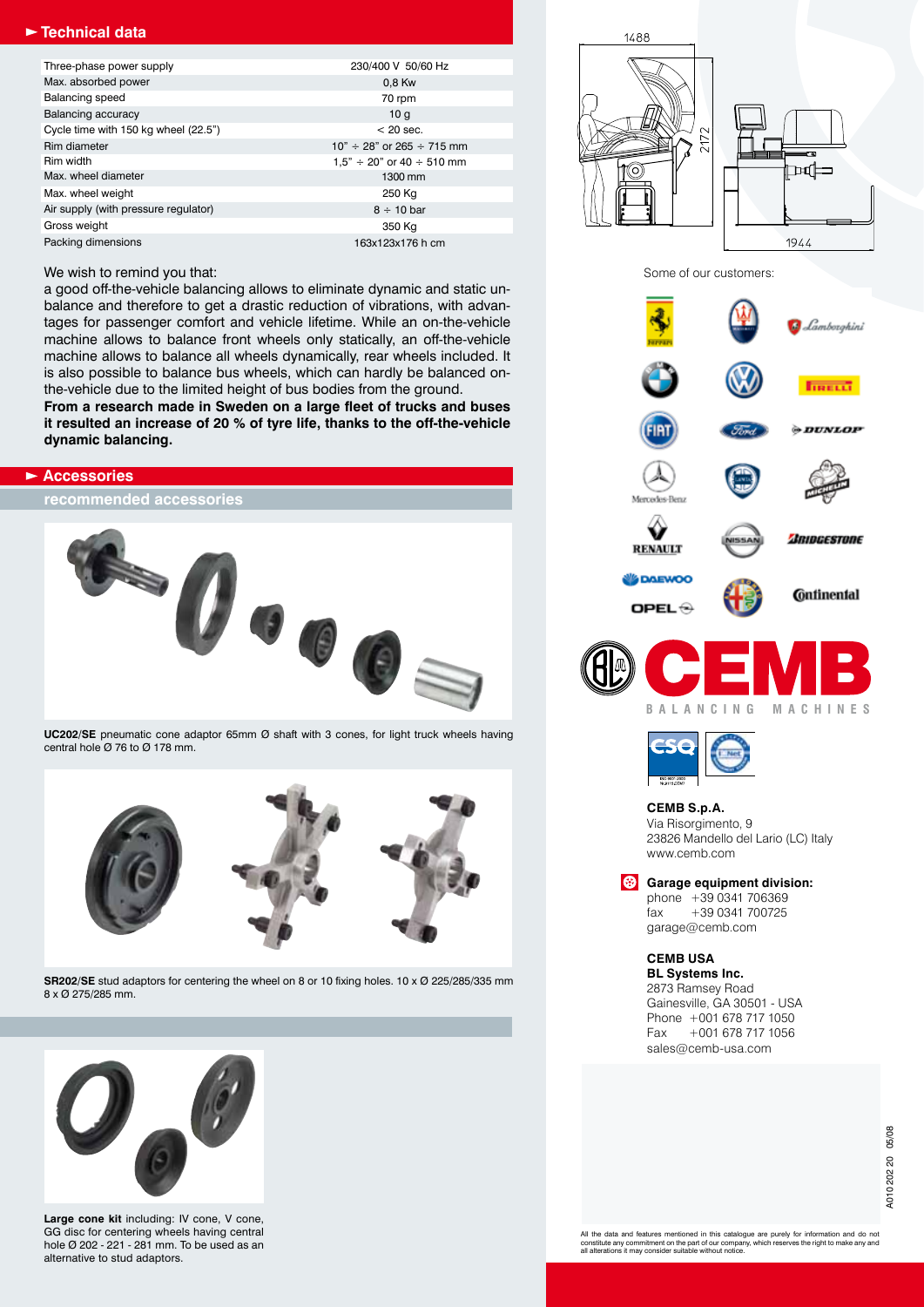# **C202/SE**

# General features

**C202/SE is the only truck wheel balancer in the world with pneumatic wheel locking system. Ideal for busy tire shops that balance truck/bus wheels in significant quantities.**

**Considerable time saving during the wheel locking and unlocking on the balancing machine (some minutes per wheel).**

**No effort for the operator.**

**High precision centering of the wheel on the balancer.**

Flat Screen 15" TFT monitor with 256 colours.

Powerful three phase motor 1,5 Kw.

Fully automatic cycle with powerful electrical braking.

All types of wheels for truck and bus can be balanced (also the huge Super Single wheel from the last generation).

Complete with wheel guard and lift.

Self-learning function for batch balancing in production lines of truck and bus wheels.

Unbalance tolerance threshold (adjustable).

Optimisation program to compensate the tyre unbalance with the rim unbalance.

ALU functions for light alloy rims.

SPLIT program to divide counterweights among spokes of alloy rims.

Four-operator program, to enable four different operators to memorise the dimensions of four different vehicles at the same time.

Sturdy anvil for counterweights.

# **Optional**

**EMS Eccentricity Measuring System by Sonar** Measure of radial difformity (Run-Out) and tyre defects. The real value (in tenths of millimeters) of the 1st harmonic eccentricity as well as the tyre peak-to-peak value are obtained through a proper Sonar sensor. Measuring results are shown on the screen both graphically and in figures. The clear graphic indications as well as the practical use of the test allow to obtain the simple and quick control of the quality of all wheels and strong improvement of the service made to your customers with no effort and no time consuming by the operator.